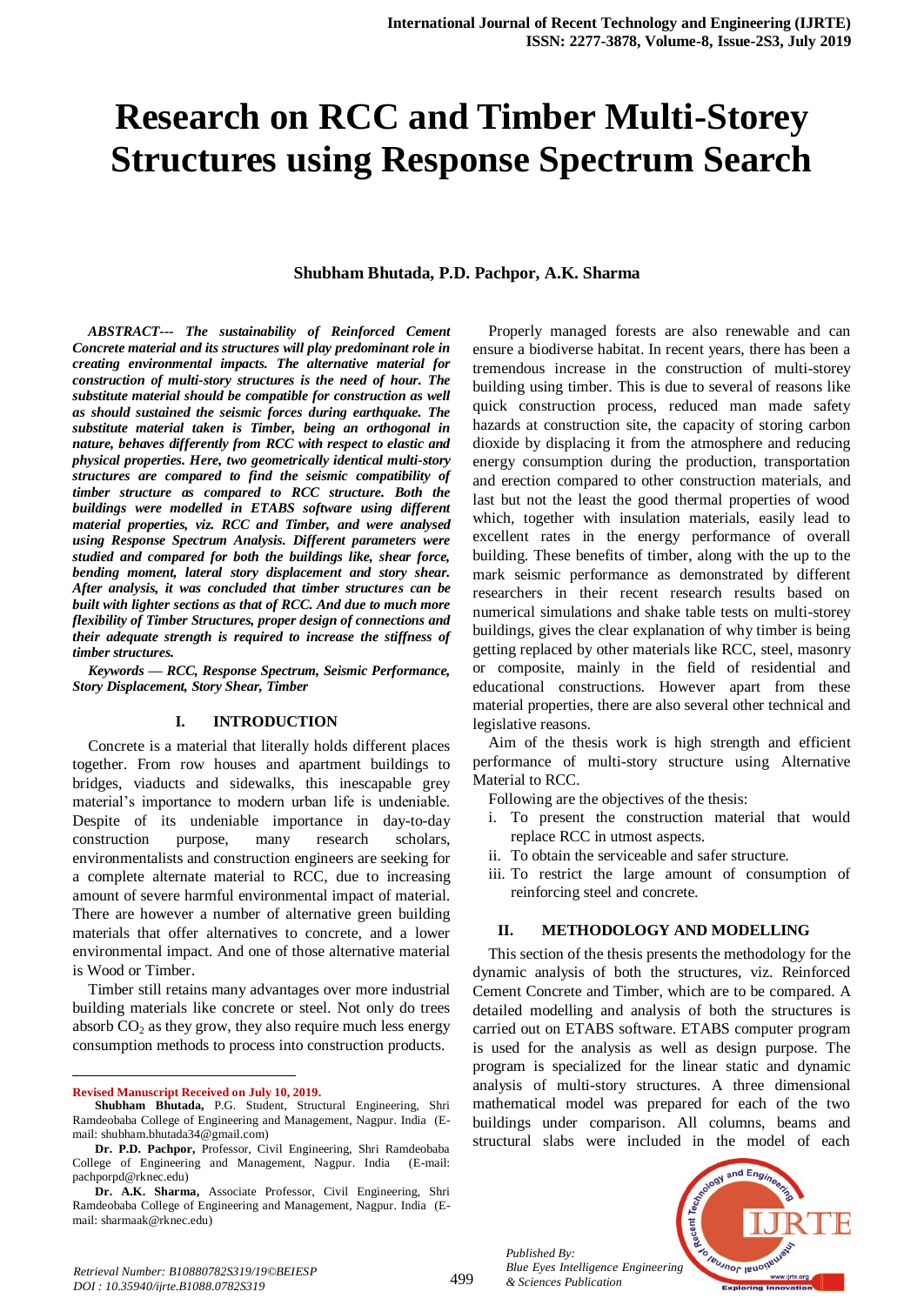modelling. The reinforced concrete structural elements are assumed not to be cracked and the steel reinforcements were ignored, which is the customary way of modelling reinforced concrete buildings for dynamic analysis. As well as timber structures are modelled as beam-column structure and the slab panels, which are used as roof, are made up of different wood products like plywood or OSB, but P5 or P7 particleboard may also be used. And the intermediate floor consists of solid timber joists and plasterboard decking, which comprises different layers of resilient material, sound insulation and thermal insulation.

The need of replacement of conventional RCC construction by Timber construction is due to several reasons like:

- i. Cement Production results in high levels of  $CO<sub>2</sub>$ output from cement industries. These production is the world's third most producer of anthropogenic  $CO<sub>2</sub>$ , after transport and energy generation. It causes nearly 4-5% of worldwide total of  $CO<sub>2</sub>$  emissions caused by cement production.
- ii. Over a decade, due to increase in construction of buildings and many other RCC structures like dams, bridges, water tanks, etc. in India, the demand of structural steel will outpaced the supply sector. Then it will be the necessity for us to import the structural steel from other countries, just to fulfil the demand of our construction industries.

Despite of several reasons behind the replacement of RCC construction, there are several advantages of using Timber as a structural timber, which are as follows:

- i. Timber has a relatively high strength-to-weight ratio compared with other materials, producing light weight structures which require lighter foundations and make them particularly suitable for brownfield developments.
- ii. Timber displaces  $CO<sub>2</sub>$  from the atmosphere by storing it in itself, and also reduces the energy consumption during the production, transportation and erection of structural components as compared to other construction materials.

According to IS: 3629 – 1986, different timber species are defined depending of their strength characteristics, durability and treatability of material. As per EUROCODE 5, different types of structural timber are Solid Hardwood, Solid Softwood, Glulam, LVL, PSL, LSL, Plywood, OSB, Particleboard, and Hardboard. The average life of timber material is considered to be from 60 months to 1220 months, depending on their heartwood durability.

The construction of timber structure is very simple and convenient for an experienced engineer and a team of skilled labour. Those natural log of timber should be sharply and finely cut out to required cross-section as per drawings. And the framing materials and sections must be well treated with preservatives so as not to get deteriorated in future. These sections required very strong connections to sustain the serviceability and safety of structure in any seismic activity. There are different types of connections required in these timber structure, which are as follows:

*a) U-shaped steel clip –*

This steel clip is generally used to provide beam-to-beam connection using bolts passed through the holes of clip on the other side of timber frame beam, as shown in fig.1.



**Fig.1 U-shaped Steel Clip Connector**

*b) Beam-Column Connector –*

This steel plate is used for connection between beam and column at Beam-Column joint. It is also bolted through-out the column cross-section using long bolts with high strength, so as to provide better stability at the joint in the whole structure, as shown in fig.2.



**Fig.2 Beam-Column Connector**

These two are the main connectors used in the whole structure. But other than these two, one more connector is used at the column base, which is either Knife Plate connector or Stirrup Bracket connector. These are connected at the base of the timber column by providing the slit cut in the middle of column base and fixing a steel plate inside it. These is used to keep the timber column at some height above from the ground surface so as not to get in contact with the ground soil. And also it is used at the base of each floor, to fix the new timber column of height equal to floor height.

In this paper, two multi-storey G+3 structures are modelled using ETABS software and are analysed under response spectrum function, as per IS: 1893 (Part I) – 2016. One structure is modelled using timber material and another structure with RCC material. Then, both the structures were compared under dynamic conditions using different parameters like Lateral Story Displacement, Story Shear, Shear Force and Bending Moment. Both the models are geometrically symmetrical. The description of both the buildings is identical in all aspects except the material property.



*Published By:*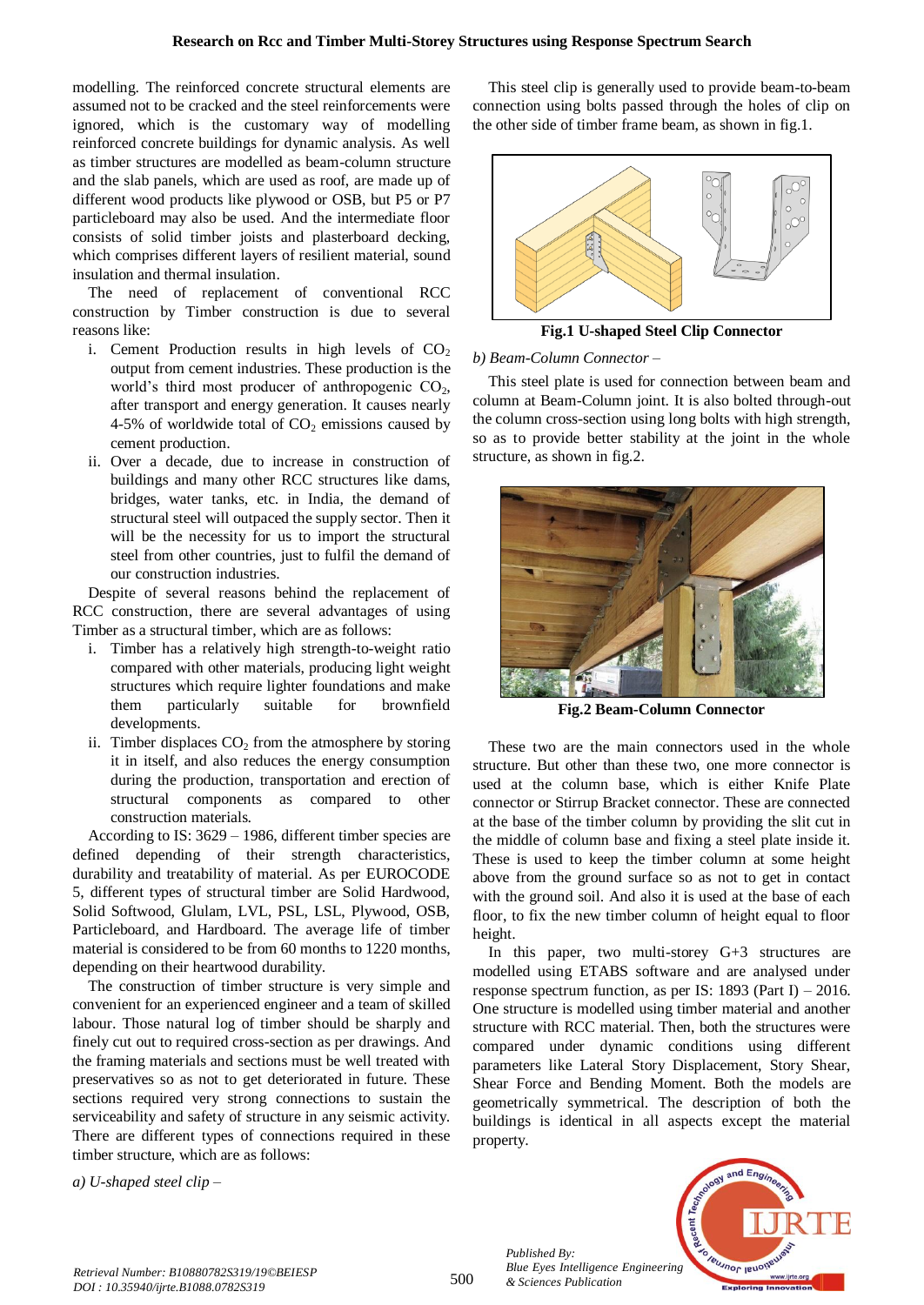The material property for both RCC and Timber are very different. RCC is considered to be an isotropic material, while timber is an orthotropic material. The material property data (which is to be given as input in ETABS software) is given below in the table for both RCC as well as Timber.

|  | Table.1 Material Property Data for RCC |  |  |
|--|----------------------------------------|--|--|
|  |                                        |  |  |

| <b>Property</b>           | Value                       |  |
|---------------------------|-----------------------------|--|
| <b>Mass Density</b>       | $2548.54$ kg/m <sup>3</sup> |  |
| Modulus of Elasticity (E) | 25000 MPa                   |  |
| Poisson's Ratio (U)       | 0.2                         |  |
| Shear Modulus (G)         | 10416.67 MPa                |  |
| Coefficient of Thermal    | $0.0000055$ /°C             |  |
| Expansion (A)             |                             |  |

# **Table.2 Material Property Data for Timber (Spruce) (From Wood Handbook [5])**

| <b>Property</b>     | <b>Value</b>         |
|---------------------|----------------------|
| <b>Mass Density</b> | $400 \text{ kg/m}^3$ |
| $E_1/E_L$           | 8500 MPa             |
| $E_2/E_T$           | 663 MPa              |
| $E_3/E_R$           | 365.5 MPa            |
| $G_{12}$            | 544 MPa              |
| $G_{13}$            | 518.5 MPa            |
| $G_{23}$            | 25.5 MPa             |
| A <sub>1</sub>      | $0.0000038$ /°C      |
| A <sub>2</sub>      | $0.0000219$ /°C      |
| $A_3$               | $0.0000304$ /°C      |
| $U_{12}$            | 0.372                |
| $U_{13}$            | 0.467                |
| $U_{23}$            | 0.435                |

Following is the description of the building used for modelling of both the structures in ETABS:

Description of RCC structure:

- Number of Story: 4
- Height of each floor: 3.0 m
- Total height of building: 12.0 m Φ
- Plan dimension: 7.0 m x 13.0 m
- Floor thickness: 0.125 m
- Comp. strength of concrete,  $f_{ck} = 25$  N/mm<sup>2</sup>
- The steel used,  $Fe = 500$  N/mm2
- Density of concrete: 25 kN/m<sup>3</sup>
- Poisson's Ratio: 0.15
- Size of column: 300 mm x 300 mm
- Size of beam: 230 mm x 450 mm
- Moderate seismic zone: (III)
- Live load on each story:  $2 \text{ kN/m}^2$
- The floor finish load is:  $1.50 \text{ kN/m}^2$
- Column base are considered to be fixed at 2.0 m below ground level.

Description of Timber structure:

- Number of Story: 4
- Height of each floor: 3.0 m
- Total height of building: 12.0 m
- Plan dimension: 7.0 m x 13.0 m
- Floor thickness: 0.125 m
- Density of timber: 3.923 kN/m<sup>3</sup>
- Poisson's Ratio: 0.4
- Size of column: 300 mm x 300 mm
- Size of beam: 230 mm x 450 mm
- Moderate seismic zone: (III)
- Live load on each story:  $2 \text{ kN/m}^2$
- The floor finish load is:  $1.50 \text{ kN/m}^2$
- Column base are considered to be fixed at 2.0 m below ground level.



**Fig.3 Floor plan of Building from ETABS**



**Fig.4 3-D View of Building from ETABS**

## **III. OBSERVATIONS AND RESULTS**

The present work attempts to study the behaviour of  $G+3$ bare frame buildings with fixed support. Framed structure of RCC & Timber material sections have been considered. This both the buildings are analysed for seismic forces considered in Zone-III, Importance Factor of 1.0 and Response Reduction Factor of 3.0 for both the bare frame buildings. Analysis is done in ETABS and the parametric results like Bending Moment, Shear Force, Lateral Story Displacement, Story Shear, Modal Period and Base Reactions, i.e., Seismic Weight of Building are graphically shown below.

## *i. Shear Force and Bending Moment :*

While comparing the same beam in both the structures, it was found out that the timber structure can withstand the seismic forces even in lighter cross-sections, as shown in table below.



*Published By:*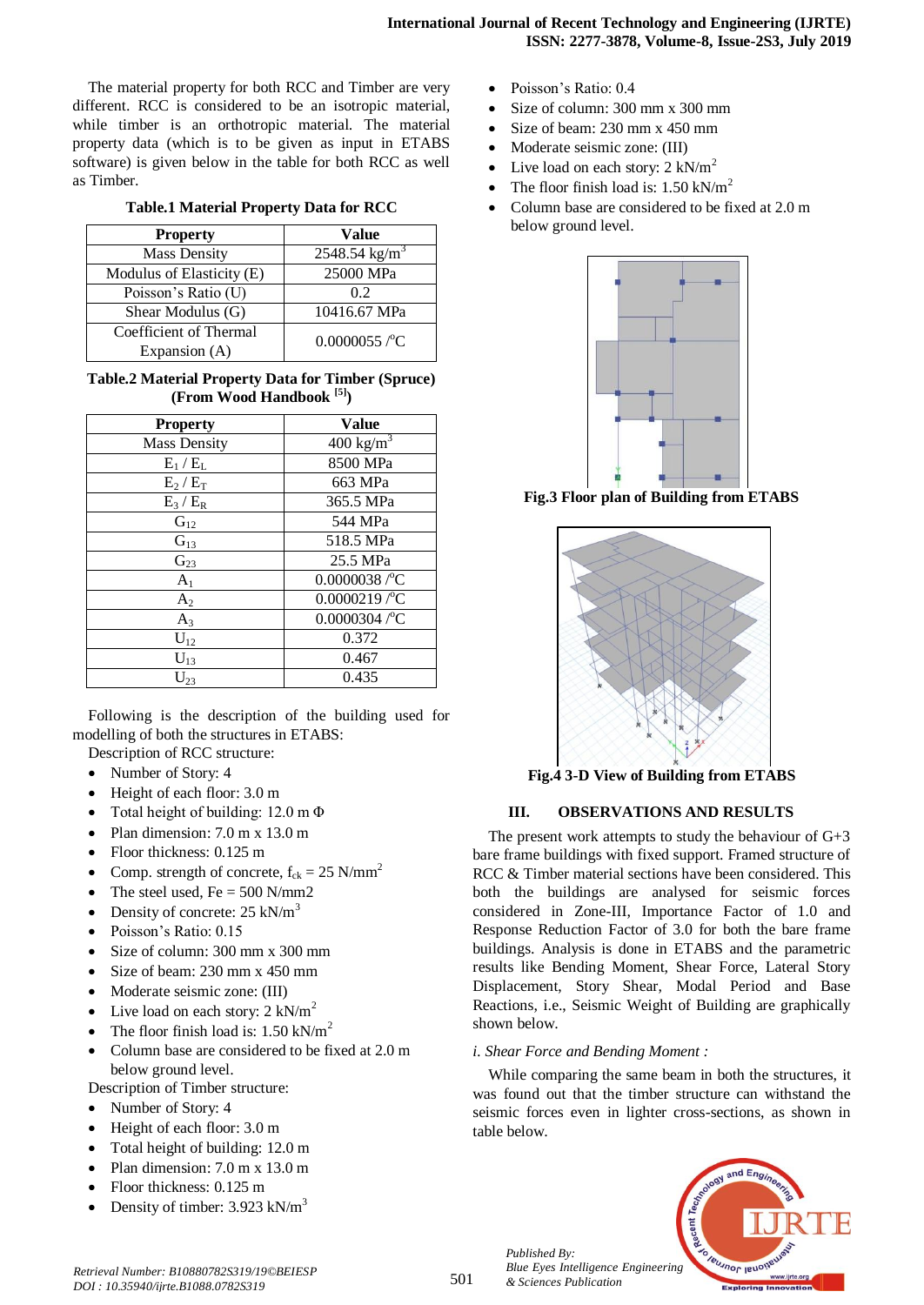| Material                                        | $S.F.$ $(kN)$ | $B.M.$ (kN.m) |  |  |  |
|-------------------------------------------------|---------------|---------------|--|--|--|
| RCC.                                            | 55.0787       | 51.1545       |  |  |  |
| Timber                                          | 25.0787       | 24.6708       |  |  |  |
| Table 4. S.F. & B.M. in Column C12 $@1st$ floor |               |               |  |  |  |

| Table 3. S.F. & B.M. in Beam B64 @ $1^{\rm st}$ floor |  |  |  |  |
|-------------------------------------------------------|--|--|--|--|
|-------------------------------------------------------|--|--|--|--|

| Table 4. S.F. & B.M. in Column C12 $@1st$ floor |           |             |  |  |
|-------------------------------------------------|-----------|-------------|--|--|
| Material                                        | S.F. (kN) | B.M. (kN.m) |  |  |
| RCC.                                            | 1.0767    | 2.5185      |  |  |
| Timber                                          | 0.6858    | 1.5441      |  |  |

Therefore, the values of shear force and bending moment in RCC as well as Timber Structure are varying by nearly half of their value, provided both beams and columns are of same cross-section. It concludes that timber structure will satisfactorily behave under lesser cross-section than provided in the current model. Thus, all the beam sections in Timber structure will get reduced in size and will result in the reduction of seismic weight of the building by a significant amount.

# *ii. Lateral Story Displacement:*

The displacement of each structure was computed for response spectrum case in both the direction denoted by SPEC-X and SPEC-Y, and the values are tabulated below.

|                 | Elevation (m) | X-direction (mm) |            |  |
|-----------------|---------------|------------------|------------|--|
| Story           |               | Timber           | <b>RCC</b> |  |
| Terrace         | 12            | 25.919           | 20.85      |  |
| $2^{\text{rd}}$ |               | 22.698           | 18.405     |  |
| $2^{nd}$        |               | 17.694           | 14.348     |  |
| 1 <sup>st</sup> | 3             | 11.059           | 8.948      |  |
| Plinth          |               | 3.273            | 2.65       |  |
| Base            | -2            |                  |            |  |

**Table 5. Story Displacement in SPEC-X**



**Fig.5 Graphical Comparison for Storey Displacement in X-direction**

|                 | Elevation (m) | Y-Direction (mm) |            |  |
|-----------------|---------------|------------------|------------|--|
| Story           |               | Timber           | <b>RCC</b> |  |
| Terrace         | 12            | 18.597           | 14.291     |  |
| $2^{\text{rd}}$ |               | 16.042           | 12.474     |  |
| $2^{nd}$        |               | 12.179           | 9.508      |  |
| 1 st            | 3             | 7.195            | 5.644      |  |
| Plinth          |               | 1.735            | 1.46       |  |
| Base            | -2            |                  |            |  |



**Fig.6 Graphical Comparison for Storey Displacement in Y-direction**

From the above tabulated values, it is seen that displacement is comparatively more in Timber structure than in RCC structure. This displacement of timber structure is due to their more flexibility. This flexibility can also be reduced by proper design of high-strength connections at each joint in whole structure.

## *iii. Story Shear:*

Here, the seismic forces obtained due to response spectrum are applied on the structure in both X and Y direction, viz. SPEC-X and SPEC-Y, and the values are graphically shown below in fig.7 & 8.

**Table 7. Story Shear in Spec-X direction**

|                 | Elevation | X- direction (mm) |            |  |
|-----------------|-----------|-------------------|------------|--|
| Story           | (m)       | Timber            | <b>RCC</b> |  |
| Terrace         | 12        | 24.80             | 75.82      |  |
| $2^{\text{rd}}$ |           | 42.73             | 131.58     |  |
| $2^{nd}$        |           | 55.62             | 171.77     |  |
| 1 st            |           | 65.57             | 202.11     |  |
| Plinth          |           | 66.20             | 206.03     |  |



**Fig.7 Graphical Comparison for Story Shear in X direction**



*Published By:*